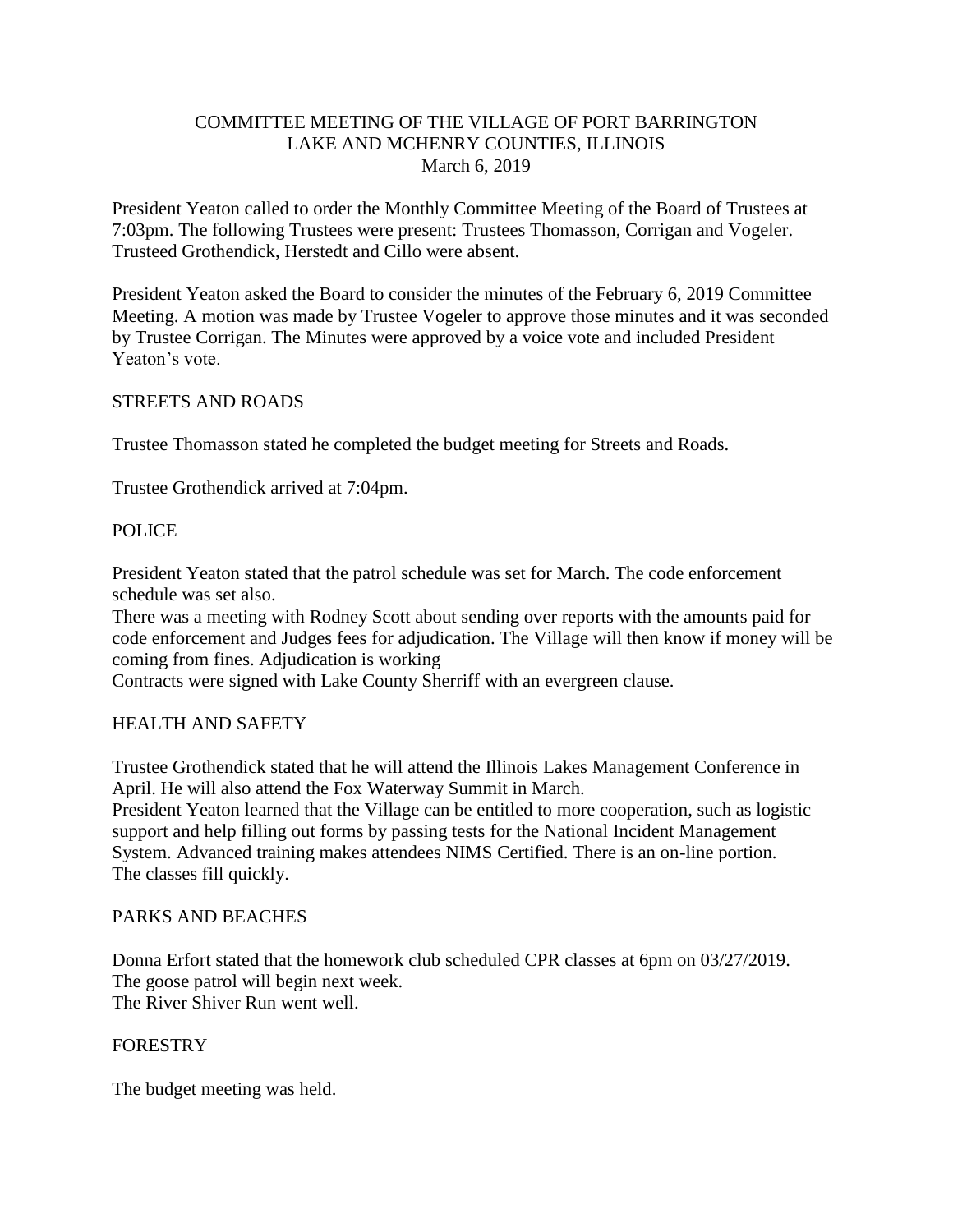Stabilization of the island is planned. There was an option to purchase trees, shrubs and fish through the Conservation District, but due to short notice it could not be pursued. Trustee Vogeler stated interest in purchasing plants for shoreline stabilization of the island.

## FINANCE

Trustee Corrigan met with Donna Erfort and Frank DeSort about the Building and Zoning software. Frank was an advocate of registering contractors, but concerns were expressed about the potential use of the information.

Trustee Corrigan stated that E-pay spreadsheets were imported. The website payment option is getting set up.

Budget meetings continue. He encouraged Trustees to fulfill intended purchases out of the existing budget prior to the end of the fiscal year.

## BUILDING AND ZONING

President Yeaton stated that two red tags were still up.

The Planning Commission meeting was last night. Approximately 50 people attended. All residents who spoke were opposed to the storage facility. Mr. Sherman made the statement that he offered the property to the Village for free and the Village declined. President Yeaton stated that, to her knowledge, no offer was ever made. The next Planning Commission meeting would be March 12, 2019. If they vote to make a recommendation they will present to the Board on March 20, 2019. Trustee Corrigan stated that a feasibility study was presented at the Planning Commission meeting with no prior opportunity for review. President Yeaton stated that the legal standard must be met to deny a variance change. The standard is called the "LaSalle Factor". No Village Board motion would be made at the March Board Meeting. Discussion would be held at the Committee Meeting and at the April Board meeting action could be taken. Then it would go back to the Planning Commission for final actions.

Trustee Vogeler stated that he contacted Ron Davis at the IDNR Office of Water Resources. Applications were obtained to buy out flooded houses. There are 4 or 5 houses. They evaluate and if approved an offer is made. There is a 15-step process to receive the lots. They are deeded to the State and then back to the Village. The appraisal, demo and restoration costs are all reimbursable.

## ADMINISTRATION

There is a meeting tomorrow to work on clarification for the weed ordinance.

Donna Erfort got a scholarship to attend the Illinois Association for Flood plain and Stormwater Management on March 13, 2019.

There is a meeting with Tallgrass Restoration Management to discuss costs to improve the island.

## PUBLIC WORKS

Rusty Issleb is removing downed trees from parks.